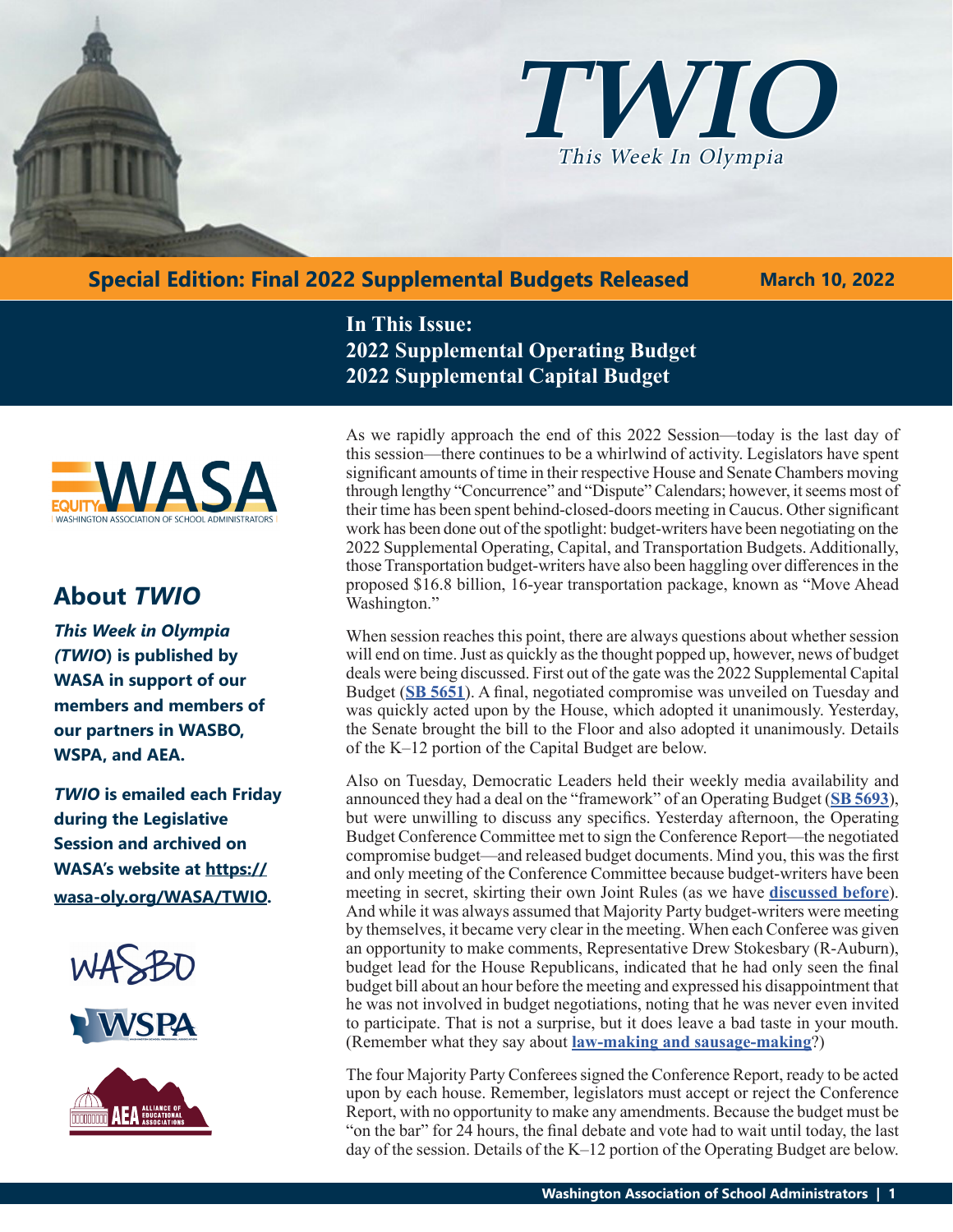*This Week in Olympia:*

**Special Edition: Supplemental Budgets Released**

*Continued*

#### *WASA Legislative Report Podcast*



*The Podcast will be available on a regular basis on the*  **WASA website***, or* **subscribe to the Report** *via multiple podcast apps.*

Shortly before the Operating Budget Conferees met, the Conference Committees on the 2022 Supplemental Transportation Budget (**[SB 5689](https://app.leg.wa.gov/billsummary?BillNumber=5689&Initiative=false&Year=2021)**), as well as the 16-year budget package (**[SB 5974](https://app.leg.wa.gov/billsummary?BillNumber=5974&Initiative=false&Year=2021)** and **[SB 5975](https://app.leg.wa.gov/billsummary?BillNumber=5975&Initiative=false&Year=2021)**) unveiled their final compromise and met to sign the Conference Report. We won't provide details on the Transportation Budgets here; however, you do need to be updated about a couple of major changes.

We have talked previously about the concern of \$2.5 billion of General Fund money being siphoned off to the Transportation Budget—and the horrible precedent this sets. The \$2.5 billion comes from:

- **●** a one-time shift of \$2.0 billion from the state's General Fund to the Transportation Budget;
- **●** an annual transfer (beginning 2026) of the sales tax collected on transportation projects, shifting \$400.0 million (approximately \$31.0 million per year from Fiscal Year 2026 to Fiscal Year 2038); and
- **●** eliminating a currently required "backfill" to address an electric vehicle fuel cell tax credit, shifting approximately \$80.0 million over the life of the transportation package.

Unfortunately, this was just the start. Legislators have made a big deal about the fact there is no general gas tax included in the package (which is positive, given that we're close to \$5.00 a gallon right now); however, a controversial part of the original plan was to tax exports of fuel, raising \$2.0 billion. Our neighbors (Oregon, Idaho, and Alaska, specifically) who would have had to pay the tax came unglued and threatened to retaliate. Transportation budget-writers in the House relented and removed the tax, replacing it with annual transfers (\$100.0 million per year) from the Public Works Trust Fund, used by local governments for low-interest loans for necessary capital projects (such as sewer plants, water lines, etc.). This plan is obviously unpopular with city and county leaders, so other options were discussed. The Republicans were happy to present their own idea—one which they have tried to implement for several years. Their idea is to transfer sales tax revenue collected from vehicle sales (at least a portion) from the state's General Fund to the Transportation Budget. This could raise more than \$12.0 billion in the next 15 years—and would further siphon revenues out of state's General Fund.

Well, the vehicle sales tax transfer was not picked up, but they ended up raiding the General Fund again with their final deal nevertheless. The new plan is to make annual transfers from the Public Works Trust Fund of \$57.0 million (rather than the originally proposed \$100.0 million) AND annual transfers of \$57.0 million from the state's General Fund to the transportation package. This accounts for over \$1.7 billion (\$850.0 million from Public Works and \$850.0 million from the General Fund) over the life of the plan. So, in total about **[\\$3.3 billion](http://leap.leg.wa.gov/leap/Budget/Detail/2022/ctMoveAheadWARevenueSummary.pdf)** is siphoned out of the General Fund to the Move Ahead Washington transportation package. The only positive, if you HAVE to be a glass half-full person, is that "only" \$2.0 billion is an immediate transfer; the remaining \$1.3 billion is a slow bleed. While you're stewing on this news, let me note the fact that the Operating Budget provides \$650.0 million to the Capital Budget, as well.

If budget-writers had that much money to throw away, it seems like they could have provided some additional cash to K–12 education, the state's constitutional paramount duty. As it stands, when the 2022 Supplemental Operating Budget is adopted today, the underlying 2021–23 Operating Budget will increase spending from \$59.1 billion to \$64.1—the biggest increase in a supplemental budget EVER. The plan only leaves \$212.0 million in the Ending Fund Balance; even when you include the Budget Stabilization Account, total reserves are only \$821.0 million. Just a month ago budget-writers were talking big about the need to maintain a healthy reserve, but instead they tossed a huge chunk of that reserve to transportation.

With the largest Supplemental Budget ever, how did K–12 fare? First, you have to understand there are different ways to view the numbers, but overall, K–12 received in the neighborhood of \$830.0 million. That includes a significant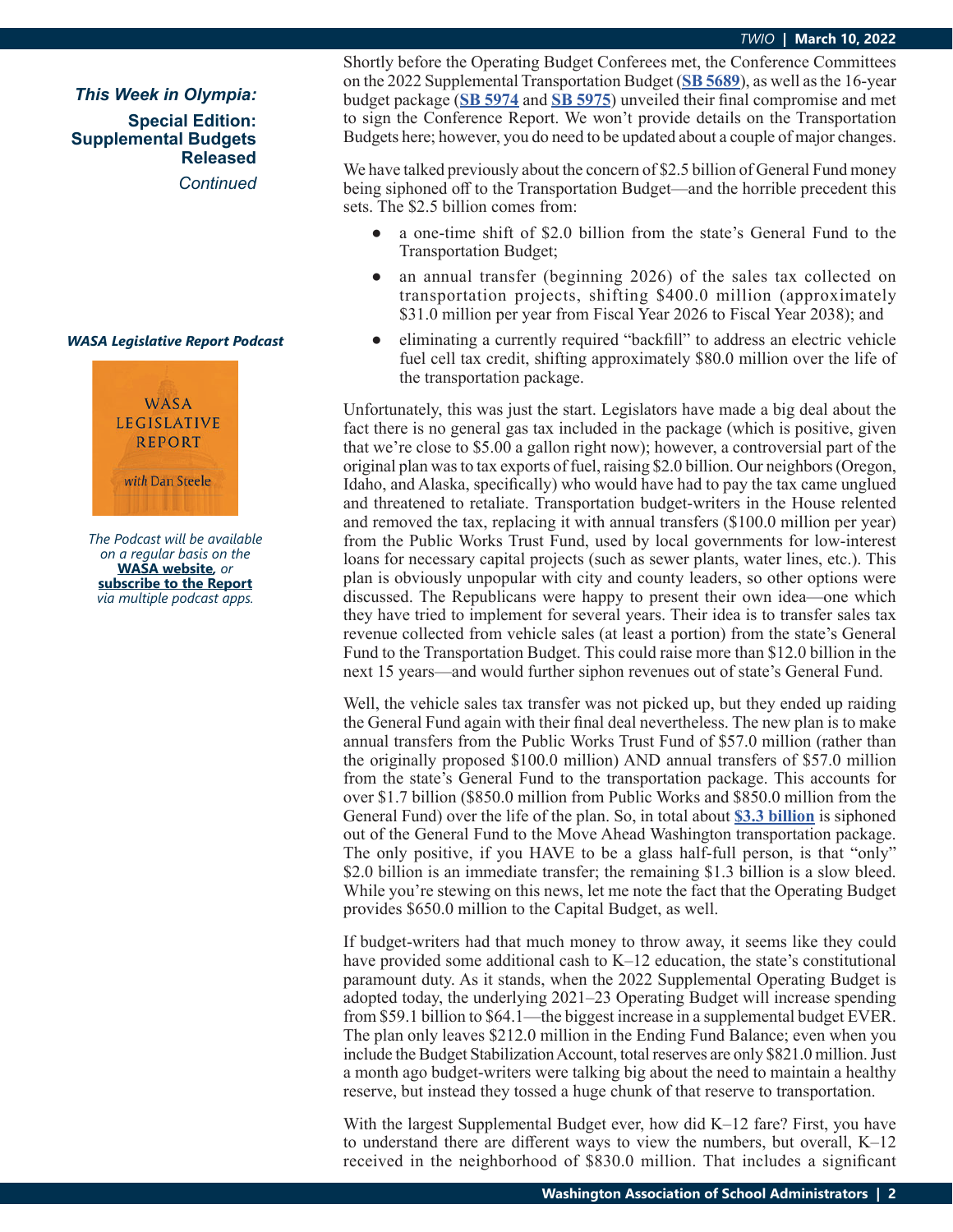*This Week in Olympia:* **Special Edition: Supplemental Budgets Released** *Continued*

amount of one-time federal funds from the Coronavirus State Fiscal Recovery Fund (this is the Total Budgeted number). Subtract out the federal funds and focus on just the funding "Subject to the Outlook" and the policy increase is closer to \$430.0 million. But both of these numbers are just the straight "adds" to the budget, the Policy Level funding. Match those numbers with the Maintenance Level reduction of \$919.0 million (Total Budgeted) or a reduction of \$926.0 million (Subject to the Outlook) and K–12 funding ends up with a NET REDUCTION of \$89.0 million (Total Budgeted) or a NET REDUCTION of \$492.0 million (Subject to the Outlook).

So, let's look at the \$830.0 million (Total Budgeted) and the \$430.0 million (Subject to Outlook); now subtract one of the biggest increases: compensation (about \$208.0 million) and K–12 increases by only \$622.0 million and \$222.0 million. Oops, I forgot about Maintenance Level reductions—without a 5.5 percent IPD increase (see below) that leaves a net reduction of \$297.0 million and a net reduction of \$704.0 million.

K–12 education had some big wins this session, but with an \$11.0 billion "surplus" (Republicans used \$15.0 billion in their talking points, but let's use the more conservative estimate)—with an \$11.0 billion budget surplus one would think that the state's paramount duty would fare very well. In recent years, we have complained about legislators suffering from self-diagnosed "*McCleary* fatigue." Perhaps the only thing worse is if they have "*McCleary* amnesia."

Below is a review of the K–12 education portion of the 2022 Supplemental Operating Budget, as will be adopted later today. Please note that there are numerous line-items included in the budget that are not discussed here; this simply addresses the K–12 major highlights. After the dust settles, WASA's forthcoming End of Session Report will provide comprehensive details of the 2022 Supplemental Operating Budget and the 2022 Supplemental Capital Construction Budget. Also included in that Report will be a complete review of the many education-related bills addressed this session. If you want more budget details, sooner, visit the **[Washington State Fiscal Website](http://fiscal.wa.gov/default.aspx)**. You can find information on all three budgets (Operating, Capital, and Transportation), including bill text, in-depth agency details, overviews, and various LEAP documents.

# **2022 Supplemental Operating Budget**

# **Major K–12 Education Items**

# **Enrollment Stabilization—\$346.5 million**

\$280.9 million in one-time funding from the federal Coronavirus State Fiscal Recovery Fund is provided to support enrollment stabilization funding, as required by **[HB 1590](https://app.leg.wa.gov/billsummary?BillNumber=1590&Initiative=false&Year=2021)**. Under provisions of the bill, enrollment stabilization funding in the 2021–22 school year is provided to school districts that experienced enrollment declines as a result of the COVID-19 pandemic that led to a loss of revenue in the 2021–22 school year when compared to 2019–20 revenue. The calculated difference in revenue loss is divided in half, backfilling 50 percent of a district's revenue loss. This funding will support 230 districts that continue to experience enrollment declines.

The House's proposed methodology of comparing "budgeted" 2021–22 enrollment to "actual" 2021–22 enrollment to calculate stabilization funding, which would have only supported 136 districts, was rejected in the final budget. Instead, as the Senate proposed, "actual" 2019–20 enrollment is compared to "actual" 2021–22 enrollment to calculate stabilization funding.

Another \$63.9 million from the federal Coronavirus State Fiscal Recovery Fund is provided to support enrollment stabilization Local Effort Assistance funding, as required by HB 1590. Under provisions of the bill, districts are allowed to use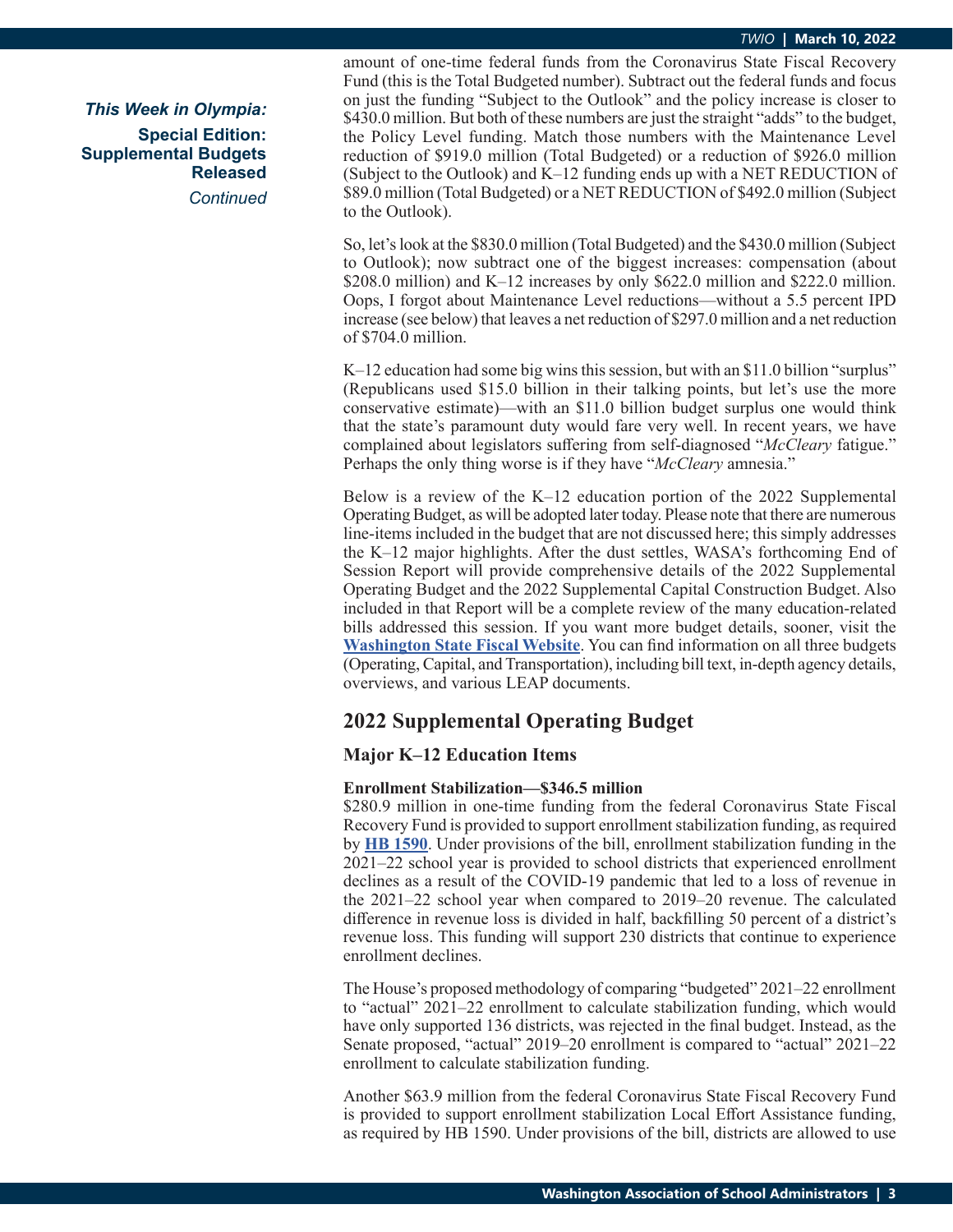2019–20 enrollment values (rather than the "previous year") to calculate Local Effort Assistance (LEA or "levy equalization") in Calendar Years 2022 and 2023.

Finally, another \$1.7 million from the federal Coronavirus State Fiscal Recovery Fund is provided to support enrollment stabilization funding for public charter schools, as required by HB 1590.

#### **Staffing Allocations—\$90.6 million**

Funding is provided to increase staffing ratios and allocations for Physical, Social, and Emotional support staff as a part of the Prototypical School Funding Model. These staff are defined as nurses, social workers, psychologists, counselors, classified staff providing student and staff safety, parent involvement coordinators, and other school district employees and contractors who provide physical, social, and emotional support to students, as defined by OSPI. As required by **[HB 1664](https://app.leg.wa.gov/billsummary?BillNumber=1664&Initiative=false&Year=2021)**, enhanced ratios/allocations are phased in over three years, from the 2022–23 to the 2024–25 school year.

(NOTE: Due to the phase in of enhanced staffing rations/allocations, estimated state funding for Physical, Social, and Emotional support staff jumps in the 2023–25 biennium to \$548.3 million.)

# **LAP Hold Harmless—\$27.0 million**

Funding is provided to hold school districts harmless by allowing them to use 2019–20 school year Free and Reduced-Price Lunch percentages for calculating Learning Assistance Program (LAP) funding. The funding is also to be used to support high poverty-based allocations in the 2022–23 school year for schools not eligible in the 2022–23 school year that were eligible for high poverty allocation in the previous school year. Funding is provided from the federal Coronavirus State Fiscal Recovery Fund.

## **Federal Food Assistance—\$21.9 million**

Federal funding is provided (\$18.2 million) by the U.S. Department of Agriculture (USDA) Commodity Credit Corporation for Supply Chain Assistance Funds, which will reimburse schools for the acquisition of unprocessed or minimally processed domestic food products. Additional federal funds are provided (\$3.7 million) by the U.S. Department of Agriculture (USDA) for food assistance purchases of domestic local foods for distribution to schools through the USDA Local Food for Schools program.

# **Community Eligibility Provision—\$21.7 million**

Funding is provided (\$21.5 million) for state reimbursements to school districts for schools and groups of schools required to participate in the federal Community Eligibility Provision (CEP) under **[HB 1878](https://app.leg.wa.gov/billsummary?BillNumber=1878&Initiative=false&Year=2021)**, but are not eligible for the full federal meal reimbursement rate. Additionally, OSPI is provided with \$167,000 for necessary staff to implement HB 1878.

#### **Pupil Transportation—\$13.0 million**

Although neither education community priority pupil transportation bill (**[HB 1808](https://app.leg.wa.gov/billsummary?BillNumber=1808&Initiative=false&Year=2021)** & **[SB 5581](https://app.leg.wa.gov/billsummary?BillNumber=5581&Initiative=false&Year=2021)**) was adopted this session, funding was provided in the final budget to implement a portion of those bills' provisions. \$13.0 million is provided in Fiscal Year 2023 for OSPI to provide transportation safety net funding to school districts with a demonstrated need for additional transportation funding for special passengers. Transportation safety net awards will only be provided when a school district's allowable transportation expenditures attributable to serving special passengers exceeds the amount allocated in the biennial budget for Pupil Transportation and any excess transportation costs reimbursed by federal, state, tribal, or local child welfare agencies.

Proviso language also stipulates that to be eligible for additional transportation safety net award funding, the school district must report the amount of the excess costs and the specific activities or services provided to special passengers that created the excess costs. OSPI is required to request an application for transportation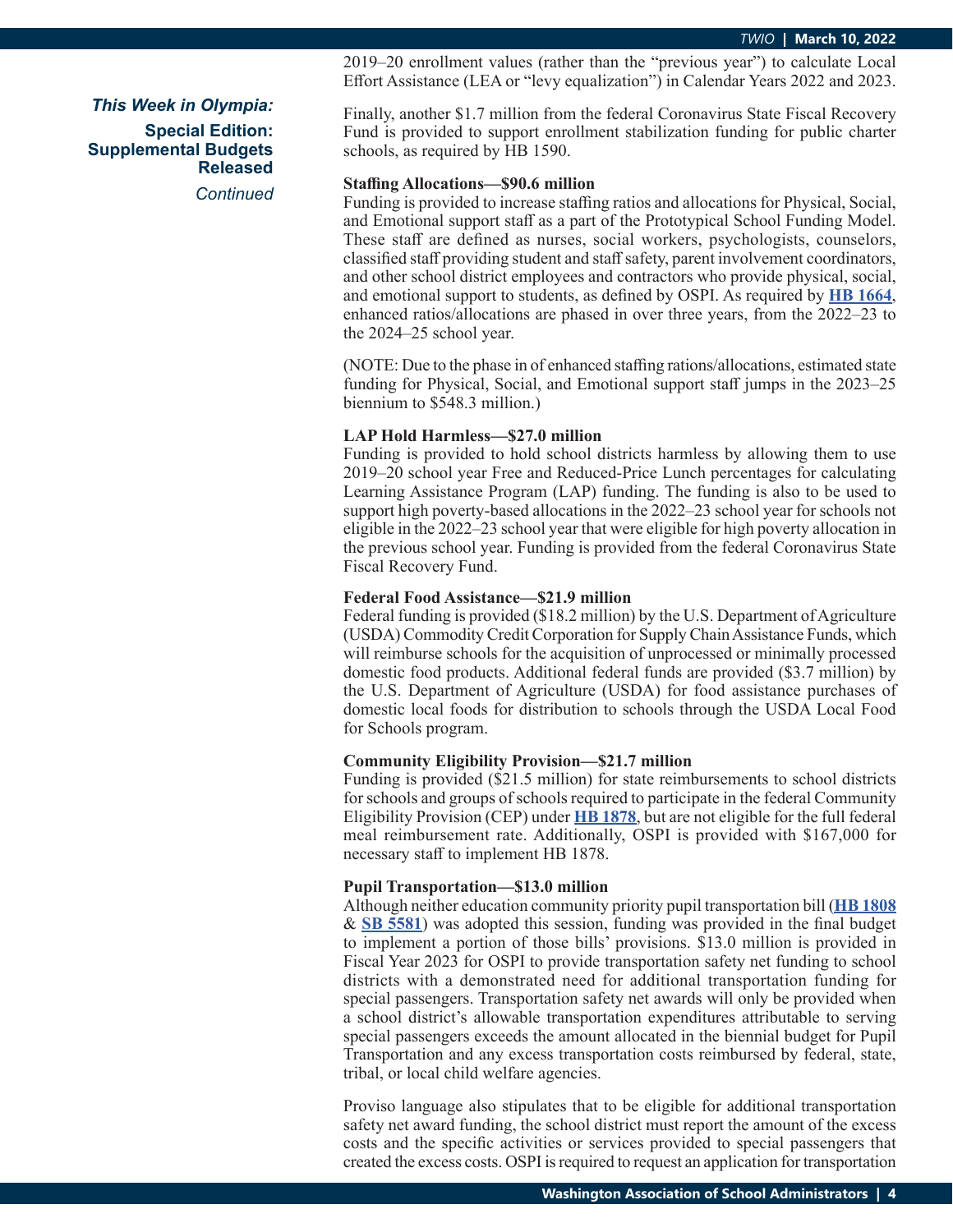*This Week in Olympia:* **Special Edition: Supplemental Budgets Released** *Continued* safety net funding from school districts no later than May 1st. The application must contain the school district's anticipated excess costs through the end of the current school year. Reporting and accountability provisions in the original versions of HB 1808 and SB 5581 were of concern to many school districts, in particular small districts. Adopted amendments, however, would have allowed OSPI to draft rules that would have mitigated those concerns. Presumably, OSPI will still be in a position to adopt rules to ensure applying for transportation safety net funding is not an onerous task.

This one-time funding does not accomplish exactly what we were seeking; however, it will provide some assistance to school districts. While the Legislature's adoption of HB 1808 or SB 5581 would have put funding for special passengers in statute and would have put us in a better position to advocate for a full overhaul of the STARS transportation funding model in 2023, we will still use this partial success as a jump-start for more aggressive changes next session.

#### **Residential Outdoor School—\$10.0 million**

Funding is appropriated to OSPI to implement and administer a new Outdoor Education Experience Program within a new Outdoor Learning Grant Program. OSPI will provide grants to eligible school districts and outdoor education program providers, as directed by **[HB 2078](https://app.leg.wa.gov/billsummary?BillNumber=2078&Initiative=false&Year=2021)**. The purpose of the Outdoor Education Experiences Program is to develop and support outdoor learning opportunities for 5th and 6th grade students in Washington public schools, with related opportunities for high school students to volunteer as counselors. Proviso language stipulates that OSPI's priority focus must be given to schools that have been identified for improvement through the Washington School Improvement Framework and communities historically underserved by science education.

# **Small District Support—\$8.3 million**

Funding is provided to support: small school districts with less than 800 students, located in urban or suburban areas; public charter schools; and state-tribal compact schools. If a district or school budgeted for less than \$18,000 per pupil in general fund expenditures in the 2021–22 school year, the district or school is eligible to receive the lesser of \$1,692 per pupil (which is the Local Effort Assistance threshold in Calendar Year 2022) or the amount needed to bring the district or school to \$18,000 per pupil.

Because public charter schools are eligible for this support, the funding is appropriated from the Washington State Opportunity Pathways Account, rather than the state's General Fund.

### **After-Exit Running Start—\$3.0 million**

Funding is provided for after-exit Running Start grants to school districts that identify Running Start students that have exceeded maximum enrollment under Running Start formulas and high school graduates who have 15 or fewer college credits to earn before meeting associate degree requirements. High school graduates who meet these requirements are eligible to receive funds from these grants for fees to the Community and Technical College to earn up to 15 college credits during the summer academic term following their high school graduation.

#### **Financial Literacy Education—\$3.0 million**

Funding is provided (\$2.0 million) for the Financial Education Public-Private Partnership to establish a new Financial Literacy Education Professional Development Grant Program. Grants are to be provided to school districts for integrating financial literacy education into professional development for certificated staff, as required by **[SB 5720](https://app.leg.wa.gov/billsummary?BillNumber=5720&Initiative=false&Year=2021)**. Additional grant activities are permitted, including: coordinating teachers from across a school district to develop new instructional strategies and to share successful strategies; sharing successful practices across a group of school districts; and facilitating coordination between ESDs and school districts to provide training.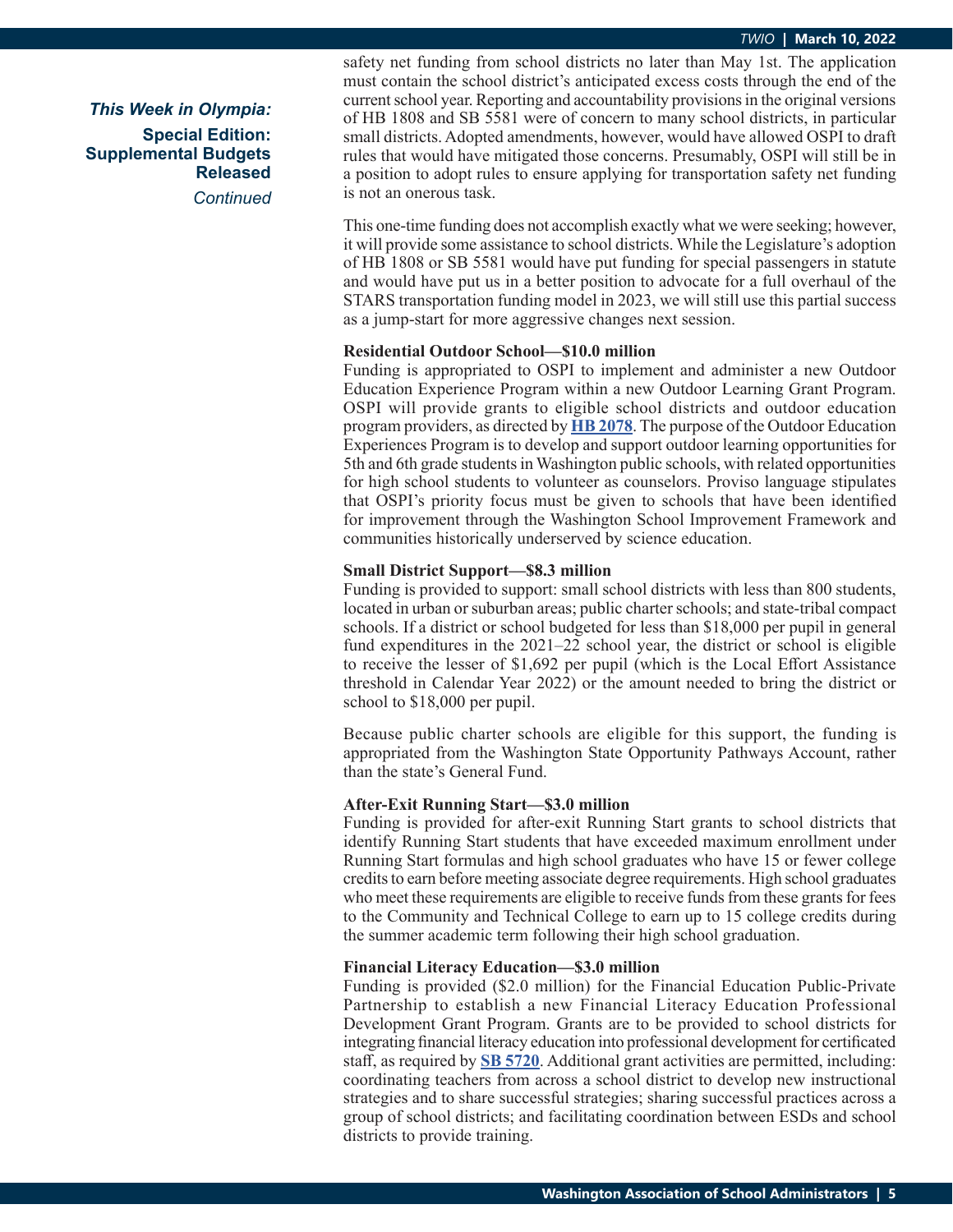*This Week in Olympia:* **Special Edition: Supplemental Budgets Released** *Continued* Another \$1.0 million is provided to the Financial Education Public-Private Partnership to fulfill additional duties outlined in SB 5720, including: hiring support staff, contracting with ESDs; facilitating the creation and implementation of professional development for certificated instructional staff relating to financial literacy and education; working to facilitate outreach for financial literacy training to foster students, homeless youth, students receiving special education services, and tribal communities; and coordinating with providers in the Early Childhood Education and Assistance Program.

#### **Native American Names—\$4.5 million**

Additional funding is provided, as requested by Superintendent Reykdal, to continue the grant program for K–12 public schools to discontinue the use of Native American names, images, and symbols as mascots by January 1, 2022, as required in **[HB 1356](https://app.leg.wa.gov/billsummary?BillNumber=1356&Initiative=false&Year=2021)**.

# **Healthcare Simulation Labs—\$3.6 million**

One-time funding is provided for OSPI to administer grants for nursing programs to purchase or upgrade simulation laboratory equipment.

# **MTSS Implementation Supports—\$3.5 million**

The final budget provides one-time funding for OSPI to contract for regional Multi-Tiered Systems of Support (MTSS) implementation specialists during the 2022–23 school year.

# **Next Generation Science Standards—\$2.0 million**

A funding enhancement is provided to continue professional development in the Next Generation Science Standards and to support community-based climate science organizations in partnering with ESDs and school districts.

#### **OSPI State Office Administration—\$1.5 million**

This is one of the few areas of disagreement between the Senate and the House where they "split the difference. The Senate proposed \$1.0 million and the House proposed \$2.0 million, to provide additional funding to increase the base operations budget of OSPI. The final budget provides a \$1.5 million base increase in Fiscal Year 2023; \$500,000 less than requested by OSPI. The final budget also failed to provide for an automatic inflationary adjustment, also requested by OSPI.

# **Paraeducator Training—\$1.5 million**

Funding is provided for new paraeducators to receive four days of training in the Paraeducator Certificate program during their first year. (NOTE: **[HB 1942](https://app.leg.wa.gov/billsummary?BillNumber=1942&Initiative=false&Year=2021)**, which would have modified deadlines and in-person requirements for paraeducator training, failed to be adopted.)

#### **ESD Administrative Reduction—\$1.2 million**

The final budget provides funding to remove a previous administrative reduction taken from the base budget of ESDs.

# **ESD Funding—\$1.0 million**

Funding is provided to each ESD for the employer cost of school employees' benefits for employees of the ESD who are covered by collective bargaining, as required by **[SB 5539](https://app.leg.wa.gov/billsummary?BillNumber=5539&Initiative=false&Year=2021)**.

#### **Intensive Tutoring Grants—\$1.0 million**

Funding is provided for a grant program for school districts, public charter schools, and state-tribal education compact schools to establish intensive tutoring programs. Grants are to be used to recruit, train, and hire tutors to provide one-on-one tutoring services to K–12 students experiencing learning loss as a result of the COVID-19 pandemic. Tutors must receive training in proven tutoring models to ensure their effectiveness in addressing learning loss.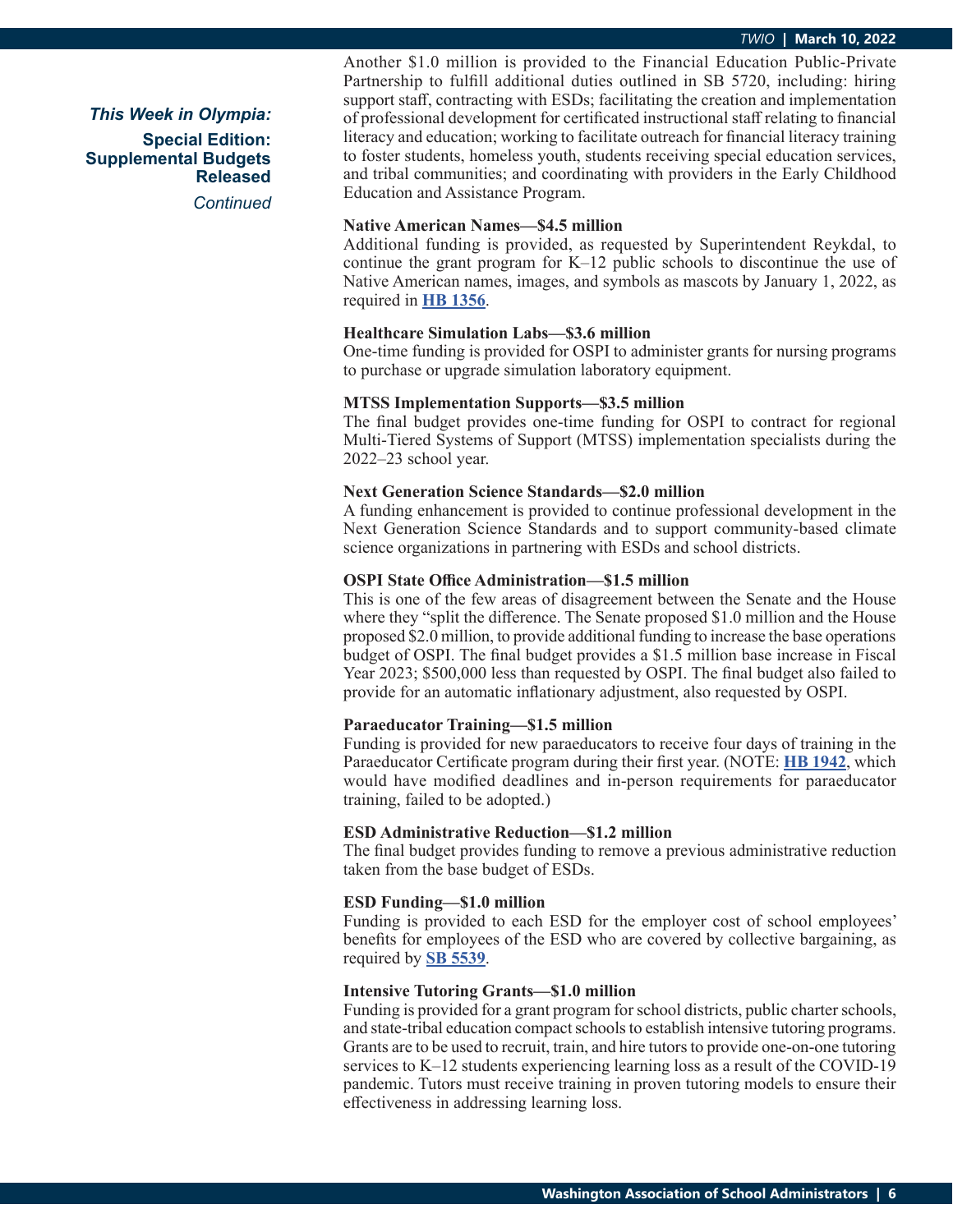*Continued*

# **Behavioral Health Program Pilot—\$1.0 million**

One-time funding is provided for OSPI to collaborate with a non-profit entity for a pilot program to provide behavioral health support for youth and provide traumainformed, culturally responsive training to staff.

# **Additional Notes of Interest**

# **Inflationary Factor**

In the underlying 2021–23 Operating Budget, the inflationary factors—the Implicit Price Deflator or IPD—as adopted were: 2.0 percent for the 2021–22 school year and 1.6 percent for the 2022–23 school year. When the governor introduced his budget request, he increased the 2022–23 school year IPD from 1.6 percent to 2.0 percent. WEA argued all session that because school years do not sync with calendar years or the state's fiscal years, the provision of IPD has not kept pace with actual inflation. Early on, there were conversations about WEA requesting an increase, beyond IPD, in the current 2021–22 school year AND the upcoming 2022–23 school year. They recognized, however, how disruptive a mid-year change would be—for both the unions and management—and opted to request a larger percentage in the 2022–23 school year. They argued that the second-year inflationary factor provided should be at least 5.0 percent—which is calculated as the current year IPD, plus a 2.5 percent "catch up."

After the February Revenue Forecast was released, it was clear that IPD needed to be adjusted beyond the governor's requested 2.0 in 2023. The updated forecast pegged IPD in 2022 at 5.1 percent and the projected IPD in 2023 at 2.8 percent. WEA adjusted their request, arguing that the combined 2022 and 2023 inflationary factor should be 5.9 percent (to clarify, their request was to maintain the current budgeted 2.0 percent in 2022, but increase the second-year factor—which would include the so-called "catch-up"—to 5.9 percent). The 5.9 percent second-year bump request was calculated as the new 2023 2.8 percent plus the "underfunding" from 2022—again, there's a sync up problem between salaries provided in school years, state budgets adopted in fiscal years, and IPD calculated in calendar years.

Legislative budget proposals released after the February Forecast provided updates to the second-year, 2022–23 school year inflationary factor. The original Senate budget proposal increased the second-year IPD to 2.8 percent (which matched the Forecasted 2023 IPD), while the House's initial budget proposal included a 5.5 percent inflationary bump in 2023. The House's budget documents explained the larger increase is an "inflationary rebase, which aligns the new IPD with actual inflation since the 2017–18 school year."

After seeing the Senate's IPD adjustment, WEA went on a full court press on their ask. They activated their members, who sent literally thousands of e-mails, texts, and phone calls in the remaining three weeks of session. The Senate quickly blinked and amended the second-year inflationary bump when the budget was adopted in the Senate Ways & Means Committee; however, they increased their originally proposed 2.8 percent to 4.7 percent, prompting WEA to keep the heat on.

Ultimately, after negotiations were complete and the new compromise budget was rolled out, the House's position won out. The final IPD in 2023 is 5.5 percent. (NOTE: While not included in this budget, the current projection for IPD in 2024 is 2.0 percent and 2.1 percent in 2025.)

It is important to note that this new 2023 inflationary factor is also used to increase funding for the statewide minimum salary allocations. For the 2021–22 school year, minimum salary allocations for Certificated Instructional Staff, Certificated Administrative Staff, and Classified Staff were: \$68,937, \$102,327, and \$49,453, respectively. The second-year minimum salary allocations for CIS, CAS, and CLS in the underlying 2021–23 Operating Budget were scheduled to increase to: \$70,040, \$103,964, and \$50,244, respectively. Using the new 5.5 percent inflationary factor, the 2022 Supplemental Operating Budget provides for the following minimum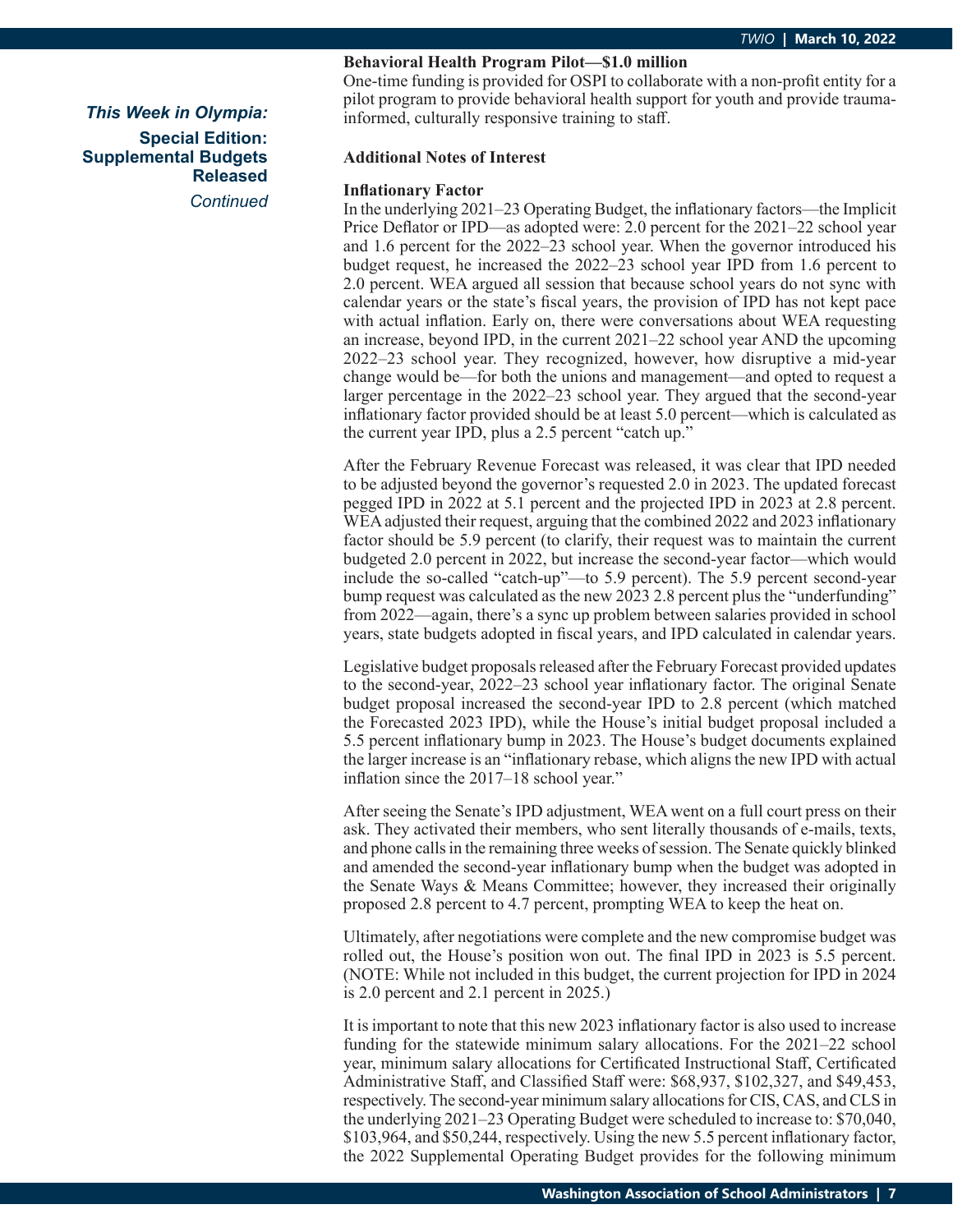salary allocations for the 2022–23 school year: \$72,728 for CIS; \$107,955 for CAS; and \$52,173 for CLS.

Finally, the 5.5 percent inflationary factor is also used to provide enhanced 2022–23 funding rates per student for Materials, Supplies, and Operating Costs. (NOTE: Previous versions of the budget erroneously used different inflationary factors for compensation and MSOC. This error has been corrected in the final budget.)

#### **SEBB Rate Adjustment**

The final 2022 Supplemental Operating Budget funds a School Employees' Benefits Board (SEBB) rate adjustment and a proposed reserve rate reduction. For the 2022–23 school year, the per employee per month rate is reduced to \$1,026, from the \$1,032 adopted in the underlying budget. New proviso language notes these rates are sufficient to cover the cost to provide virtual access to behavioral health resources and interventions and case management.

#### **PERS and TRS Plan 1 Benefit Increase**

The final 2022 Supplemental Operating Budget provides funding to implement **[SB 5676](https://app.leg.wa.gov/billsummary?BillNumber=5676&Initiative=false&Year=2021)**, which provides a one-time, three percent increased benefit, up to \$110 per month, for retirees of the Public Employees' Retirement System (PERS) Plan 1 and the Teachers' Retirement System (TRS) Plan 1. Funding (\$48,000) is also provided to the Department of Retirement Systems to implement SB 5676, which requires a one-time process to create a permanent increase to PERS Plan 1 and TRS Plan 1 benefits calculated on current monthly benefits including eligible adjustments.

# **2022 Supplemental Capital Budget**

The Operating Budget is always the issue that catches the most attention—and technically, adopting a two-year Operating Budget in odd-year sessions and Supplemental Operating Budgets in even-year sessions is the ONLY specific accomplishment necessary to complete in a session. The Capital Construction Budget, however, is also a major issue. As we have discussed before, crafting and adopting a Capital Budget is often a bi-partisan—or non-partisan—affair. Certainly, that was the case this year with the 2022 Supplemental Capital Budget. A final, compromise budget, **[SB 5651](https://app.leg.wa.gov/billsummary?BillNumber=5651&Initiative=false&Year=2021)**, was released on Tuesday and was adopted unanimously by both the Senate and the House yesterday.

The underlying 2021–23 Capital Budget was a historic, record-setting \$6.3 billion package. Following suit, the 2022 Supplemental Capital Budget is also a historic, record-setting package increasing the biennial budget by \$1.5 billion. To put that into context, the 2019–21 Capital Budget was a \$4.9 billion package (considered at the time to be "massive"), followed by an increase of \$175.1 million in the 2020 Supplemental Capital Budget.

Although the 2022 Supplemental Capital Budget provides a substantial increase over the underlying biennial budget, K–12 education receives a net reduction of \$84.9 million in the package. This is due to substantial reduction in funding for the School Construction Assistance Program (SCAP). Below are some of the major K–12 highlights in the 2022 Supplemental Capital Construction Budget. Like the Operating Budget above, this is a high-level overview, with more detail to be provided in WASA's End of Session Report.

## **Major K–12 Education Items**

#### **School Seismic Safety Grant Program—\$100.0 million**

\$91.4 million is provided to implement the School Seismic Safety Grant program created under **[SB 5933](https://app.leg.wa.gov/billsummary?BillNumber=5933&Initiative=false&Year=2021)**. SB 5933 provides increased grant funding for schools in high seismic hazard areas, built before 1998 and not retrofitted to 2005 seismic standards. Of the total amount appropriated, \$40 million is repurposed from the 2021–23 School Seismic Safety Retrofit Program proviso, which is repealed to conform with the new grant program established by SB 5933.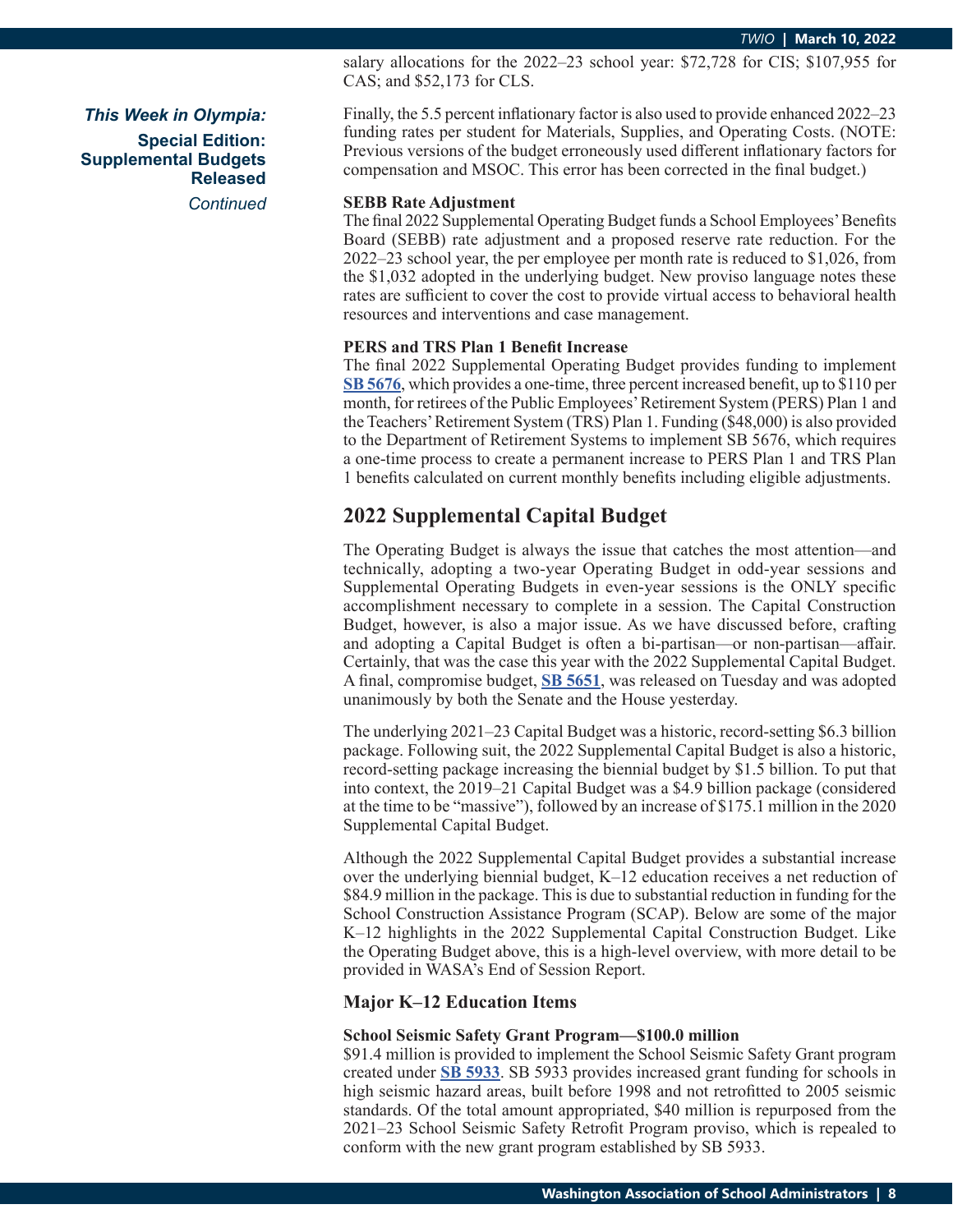Another \$8.6 million is provided for unanticipated school seismic safety retrofit costs for projects identified as very high risk within the 2019–21 School Seismic Safety Retrofit Program. OSPI may award School Seismic Safety Grant funding (not to exceed \$8.6 million) to the following projects that were previously identified as having very high seismic risk:

- **●** North Beach School District, Pacific Beach Elementary;
- **●** South Bend School District, South Bend Junior/Senior High School;
- **●** Boistfort School District, Boistfort Elementary;
- **●** Cosmopolis School District, Cosmopolis Elementary; and
- **●** Marysville School District, Totem Middle School.

# **Distressed Schools—\$21.7 million**

Additional funding is provided for the Distressed Schools Program. \$13.0 million of the appropriation is provided for the Almira School District to replace the Almira Elementary School that was destroyed by fire in October 2021. OSPI is required to expedite allocation and distribution of any eligible funds for this use. Additionally:

- \$2.9 million is provided for the Republic School District to complete design and renovation projects at Republic Junior High School and Republic Senior High School;
- **●** \$2.6 million is provided for the completion of a two-classroom early learning addition at the John Muir Elementary School in the Seattle School District;
- **●** \$2.0 million is provided for the Nooksack Valley School District for facilities improvements responding to flood damage and future flood risks. State funding provided must be repaid to OSPI to the extent that the Nooksack Valley School District receives an insurance settlement or Federal Emergency Management Agency funding for flood damage and future flood risks;
- **●** \$750,000 is provided for a roof replacement project at Oakview Elementary School in the Centralia School District; and
- **●** \$515,000 is provided for a facilities accessibility and security improvement project in the Wahkiakum School District.

#### **West Sound Technical Skills Center Modernization—\$10.9 million**

Funding is provided for grant funding to the Bremerton School District to complete the design and begin construction of a new Career and Technical Education facility at the West Sound Technical Skills Center in Bremerton. In coordination with OSPI, the Bremerton School District's West Sound Technical Skills Center is required to:

- a. Ensure the Career and Technical programs planned for in the design and renovation of the Skills Center support high-demand and high-wage sector program needs;
- b. Ensure that space needs are reasonable and appropriate for the programs planned and enrollment projections;
- c. Evaluate the proposed project budget using value engineering and lifecycle cost analysis techniques; and
- d. Use this information to inform the proposed design.

Proviso language clarifies that OSPI must approve the Skills Center programs, design, and budget before requesting allotment of construction phase funding.

#### **Small District and Tribal Compact Schools Modernization—\$7.6 million**

Additional funds are provided specifically for three districts prioritized by the Small District and Tribal Compact Schools Program Advisory Committee: the Brewster School District (\$933,000), the Creston School District (\$5,018,000), and the Oroville School District (\$1,661,000).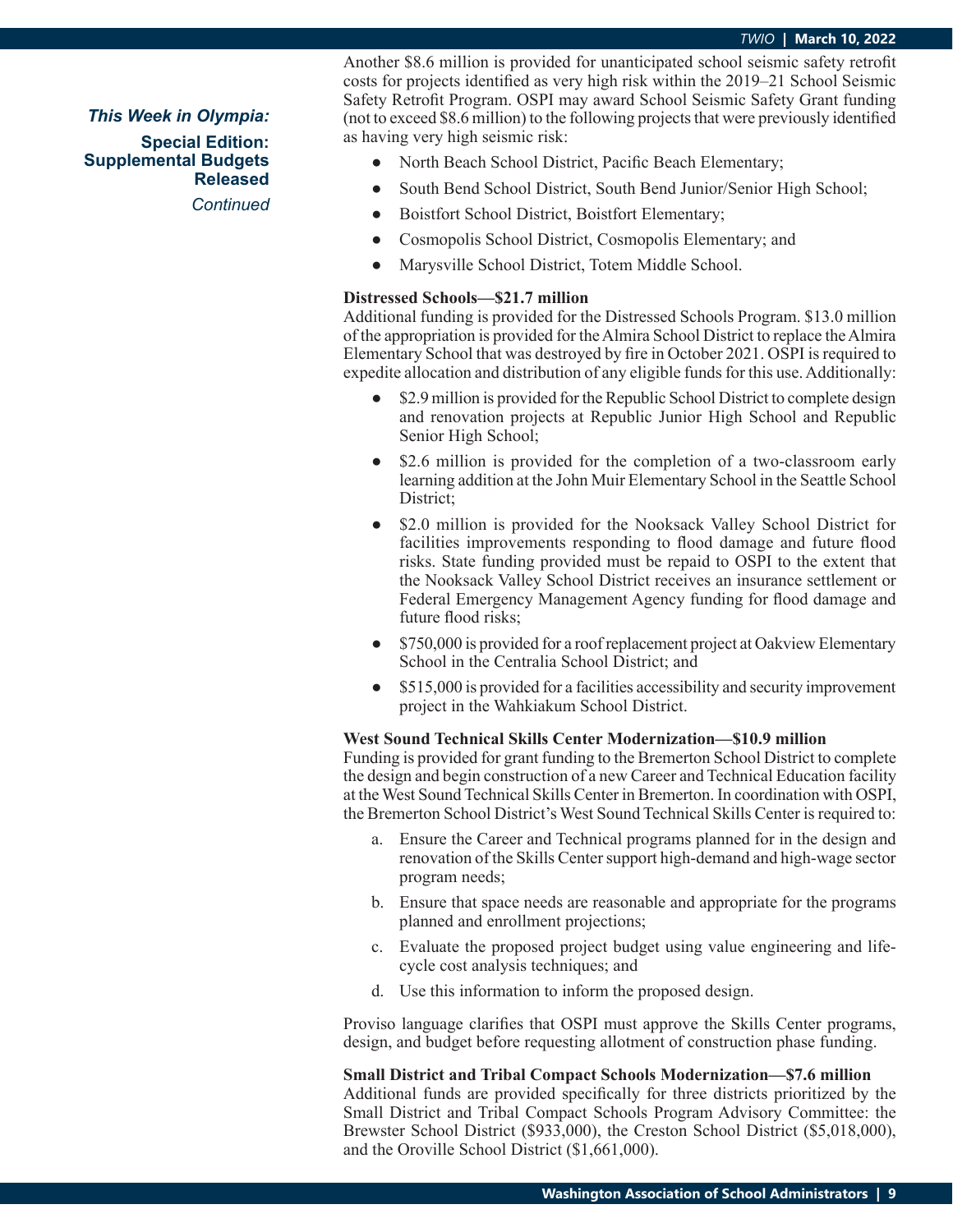Additionally, \$12.0 million in state bonds replace funding originally provided by the federal Coronavirus Capital Projects Account; there is no net change in funding.

# **School District Health and Safety—\$1.7 million**

Funding is enhanced for the School District Health and Safety program, provided for emergency repair grants to address unexpected and imminent health and safety hazards at K–12 public schools, including Skills Centers, that will impact the day-to-day operations of the school facility. There is also a change in the funding sources. \$1.9 million in funding provided by the federal Coronavirus Capital Projects Account in the underlying 2021–23 Capital Budget is replaced with funds from the Common School Construction Account.

### **Pierce College/Bethel High School—\$1.6 million**

Funding is provided to assist Bethel School District to begin construction on four classrooms and an office for operations by Pierce College within the new Bethel High School. If Pierce College does not occupy this space and offer college credit classes to the community at large as well as Running Start opportunities for Bethel High School students by June 30, 2025, any funds expended under this appropriation must be repaid to the state.

# **Healthy Kids/Healthy Schools—\$1.5 million**

\$1.5 million is provided for grants to public schools, including public charter schools and state-tribal education compact schools, for the removal, disposal, and replacement of T-12 lighting fixtures and ballasts manufactured in or before 1979 with energy-efficient LED lighting. State grant funding may be used for all school districts, state-tribal education compact, and public charter school buildings, but must be prioritized for buildings that are not under contract to be replaced or modernized. State grant funding may only be expended after all applicable funding from utility company rebate programs available to schools in the state has been exhausted.

OSPI is required to provide information to state grant applicants related to identifying the year of T-12 lighting fixture and ballast manufacture, which may include pertinent information developed by the United States Environmental Protection Agency. In order to receive a state grant, applicants must provide, as determined by OSPI, supporting documentation that includes: (a) the number of T-12 lighting fixtures and ballasts manufactured before 1979 and after 1979 in their facilities; and (b) the age and primary use of each facility where the T-12 lighting fixtures and ballasts under are located. OSPI is allowed to adopt rules to administer this program.

### **Skills Centers Minor Works—\$0**

\$1.8 million provided for Skills Centers Minor Works in the underlying budget was funded from the federal Coronavirus Capital Projects Account is replaced with funds from the Common School Construction Account in the 2022 Supplemental Capital Budget. There is no change in funding levels.

#### **School Construction Assistance Program—(\$190.0 million)**

The School Construction Assistance Program (SCAP) is reduced from \$727.8 million to \$537.8 million for 2021–23. The savings reflects lower than anticipated demand to qualified school districts for construction, renovation, and modernization of school facilities in Fiscal Year 2023. In recent years, the secondyear funding for SCAP has been reduced; however, the \$190.0 million drop is significant. As a comparison, the 2020 Supplemental Capital Budget reduced SCAP by \$1.1 million.

Although the huge reduction is a concern, it is anticipated the funding appropriated will be sufficient for eligible projects. The reduced funding level assumes a "drop off" of requests for funding from eligible district projects in the second year of the biennium (the July release of funds). In the last six to eight years, the second release drop off (January through July) has fluctuated between a low of 7.9 percent (2014) and a high of 25.4 percent (2018).